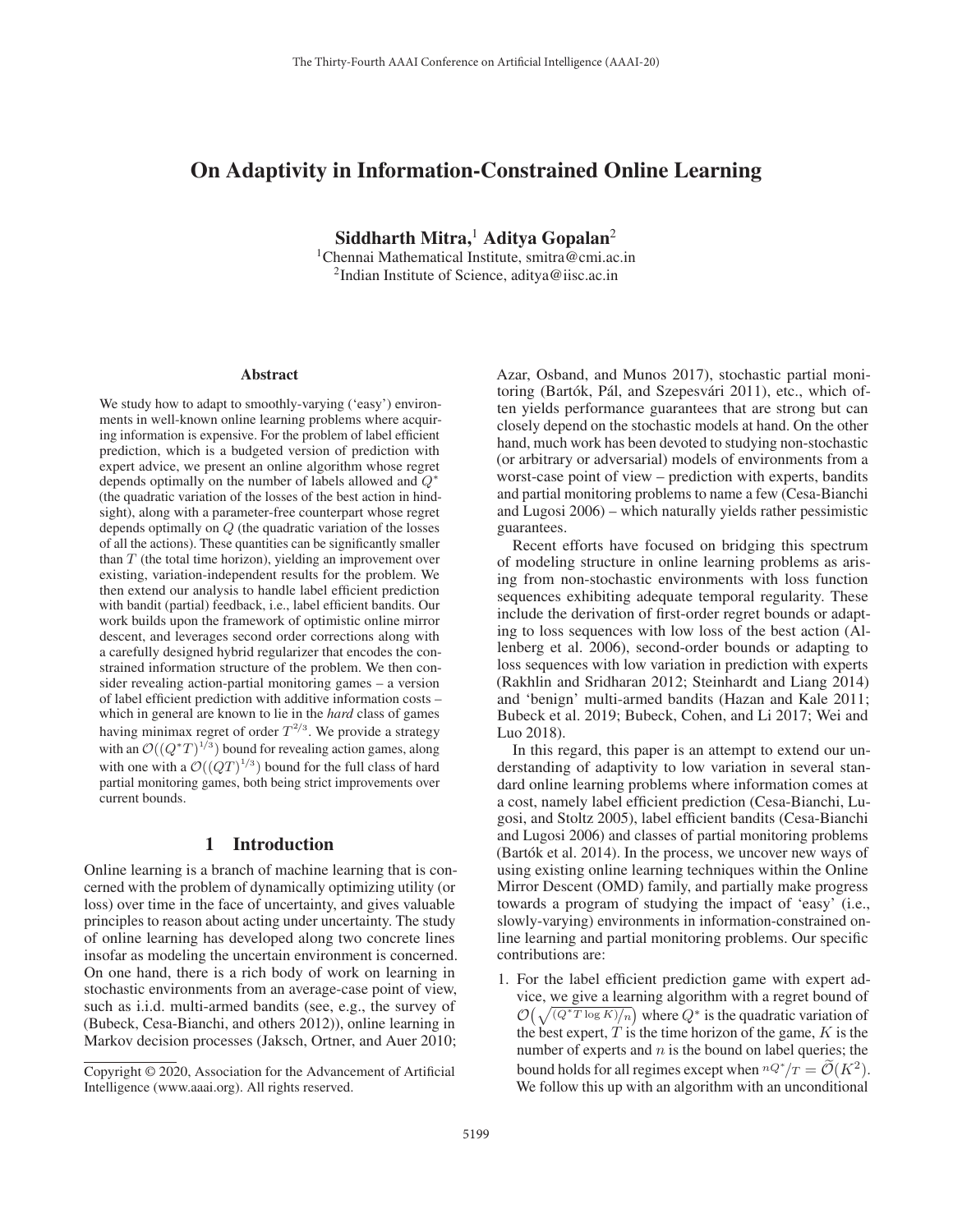regret guarantee of  $\mathcal{O}(\sqrt{(QT\log K)/n})$  that holds for any label query budget n and total quadratic variation O Our label query budget  $n$  and total quadratic variation  $Q$ . Our algorithms are based on the optimistic OMD framework, but with new combinations of the negative entropy and log-barrier regularization that are best suited to the label efficient game's information structure.

- 2. We generalize the results to label efficient bandits where one receives bandit (i.e., for only the chosen expert) feedback at only up to  $n$  chosen time instants, and obtain  $\mathcal{O}(\sqrt{(Q^*TK)/n})$  regret. We also show that our upper bounds on regret for label efficient prediction and label efficient bandits are tight in their dependence on  $Q$  and  $n$ by demonstrating variation-dependent fundamental lower bounds on regret.
- 3. We show that adapting to low variation is also possible in the class of *hard* partial monitoring games as per the taxonomy of partial monitoring problems by (Bartók et al. 2014), where we show an algorithm that achieves  $\mathcal{O}(\left(QTK\right)^{1/3})$ <br>the first algor  $\mathcal{O}((QTK)^{1/3})$  regret. To the best of our knowledge, this is the first algorithm exhibiting instance-dependent bounds for partial monitoring.

Problem Setup and Notation A label efficient prediction game proceeds for T rounds with  $K \leq T$  arms or 'experts'. In each round (time instant) t, the learner selects an arm  $i_t \in$  $[K] := 1, 2, \ldots, K$ . Simultaneously, the adversary chooses a loss vector  $\ell_t \in [0,1]^K$  where  $\ell_{t,i}$  is the loss of arm i at time t. At each round, the learner can additionally choose time  $t$ . At each round, the learner can additionally choose to observe the full loss vector  $\ell_t$ , provided the number of times it has done so in the past has not exceeded a given positive integer  $n \leq T$  that represents an information budget or constraint. We work in the *oblivious* adversarial setting where  $\ell_t$  does not depend on the previous actions of the learner  $i_1, i_2, \ldots, i_{t-1}$ ; this is akin to the adversary fixing the (worst-possible) sequence of loss vectors in advance. The learner's goal is to minimize its expected regret defined as

$$
\max_{i^* \in [K]} \mathbb{E} \left[ \sum_{t=1}^T \ell_{t,i_t} - \sum_{t=1}^T \ell_{t,i^*} \right],
$$

where the expectation is taken with respect to the learner's randomness. Given a convex function  $\mathcal R$  over  $\Omega$ , we denote by  $D_{\mathcal{R}}$  the Bregman divergence with respect to  $\mathcal R$  defined as  $D_{\mathcal{R}}(x, y) \triangleq \mathcal{R}(x) - \mathcal{R}(y) - \langle \nabla \mathcal{R}(y), x - y \rangle \ \forall x, y \in \Omega$ .<br>For any point  $u \in \mathbb{R}^K$ , we define the local norm at x with respect to R as  $||u||_x = \sqrt{u^{\top} \nabla^2 R(x) u}$  and the corresponding dual norm as  $||u||_x = \sqrt{u^{\top} \nabla^2 R(x) u}$ . We responding dual norm as  $||u||_{x,*} = \sqrt{u^{\top} \nabla^{-2} \mathcal{R}(x) u}$ . We denote by  $\epsilon$ , the fraction of time we are allowed the full loss vector i.e.  $\epsilon = n/T$ . The  $\epsilon$  can be seen as a way to model the constraint on information defined by the problem. The quadratic variation for a loss vector sequence  $\ell_1, \ldots, \ell_T$  is<br>defined by  $Q = \sum_{t=1}^T \|\ell_t - \mu_T\|_2^2$  with  $\mu_s = \frac{1}{s} \sum_{t=1}^s \ell_t$ .<br>Additionally the quadratic variation of the best arm(s) is Additionally, the quadratic variation of the best arm(s) is<br>  $Q^* = \sum_{t=1}^T (\ell_{t,i^*} - \mu_{T,i^*})^2$  where  $\mu_{s,i} = \frac{1}{s} \sum_{t=1}^s \ell_{t,i}$  and  $i^* = \operatorname{argmin}_{i \in [K]} \sum_{t=1}^T \ell_{t,i}.$ 

#### 2 Key Ideas and Algorithms

Optimistic OMD The underlying framework behind our algorithms is that of Online Mirror Descent (OMD) (Hazan 2016, e.g.). The *vanilla* update rule of (active) mirror descent can be written as  $x_t = \operatorname{argmin}_{x \in \Omega} \{ \langle x, \tilde{\ell}_{t-1} \rangle + D_{\mathcal{R}}(x, x_{t-1}) \}.$  On the other hand our undates are: other hand, our updates are:

$$
x_t = \underset{x \in \Omega}{\operatorname{argmin}} \{ \langle x, \epsilon m_t \rangle + D_{\mathcal{R}}(x, x'_t) \} \tag{1}
$$

$$
x'_{t+1} = \underset{x \in \Omega}{\operatorname{argmin}} \{ \langle x, \epsilon \tilde{\ell}_t + a_t \rangle + D_{\mathcal{R}}(x, x'_t) \} \tag{2}
$$

where  $\epsilon = n/T$ ,  $m_t$  corresponds to *optimistic*<sup>1</sup> estimates of the loss vectors (which we will also refer to as messages), and  $a_t$  denotes a second order correction that we explicitly define later. Throughout the paper,  $\tilde{\ell}_t$  is used to denote an (unbiased) estimate of  $\ell_t$  that the learner constructs at time t. Optimistic OMD with second order corrections was first studied in (Wei and Luo 2018), whereas its Follow-the-Regularized-Leader (FTRL) counterpart was introduced earlier by (Steinhardt and Liang 2014). Both of these approaches build upon the general optimistic OMD framework of (Rakhlin and Sridharan 2012) and (Chiang et al. 2012). We define our updates with *scaled* losses and messages, where we reiterate that the scaling factor  $\epsilon$  reflects the limitation on information. This scaling also impacts our second order corrections which are  $\approx \eta \epsilon^2 (\tilde{\ell}_t - m_t)^2$ . It is worthwhile to note that this is explicitly different from the  $n\epsilon (\tilde{\ell}_t - m_t)^2$  that one may expect in itly different from the  $\eta \epsilon (\tilde{\ell}_t - m_t)^2$  that one may expect in light of the analysis done in (Wei and Luo 2018) or the light of the analysis done in (Wei and Luo 2018), or the  $\eta(\tilde{\ell}_t - m_t)^2$  one would anticipate when following (Stein-<br>hardt and Liang 2014). One may argue that our undate rules hardt and Liang 2014). One may argue that our update rules are equivalent to dividing throughout by  $\epsilon$ , or put differently, by merging an  $\epsilon$  into the step size, and this indeed true. However, the point we would like to emphasize is that no matter how one defines the updates, the second order correction  $a_t$ can be seen to incorporate the problem dependent parameter  $\epsilon$ . This tuning of the second order correction based on  $\epsilon$  is different from what one observes for the full information problem (Steinhardt and Liang 2014) or for bandits (Wei and Luo 2018). The second order corrections represent a further penalty on arms which are deviating from their respective messages, and these corrections are what enable us to furnish best arm dependent bounds. As usual, the arm we play is still sampled from the distribution  $x_t$  given by equation (1).

Challenges & Our Choice of Regularization We briefly discuss the challenges posed by label efficient prediction and how our choice of regularizer addresses these. When shifting away from the classical prediction with expert advice problem to any *limited* feedback (i.e., over experts or arms) information structure, one usually works with importanceweighted estimates of the loss vectors constructed using the observed (limited) feedback (called inverse propensity weighting estimation). This is indeed the case with label

<sup>&</sup>lt;sup>1</sup>'Optimistic' is used to denote the fact that we would be best off if these estimates were exactly the upcoming loss. Indeed, if  $m_t$ were  $\ell_t$ , it would be equivalent to 1-step lookahead, known to yield low regret.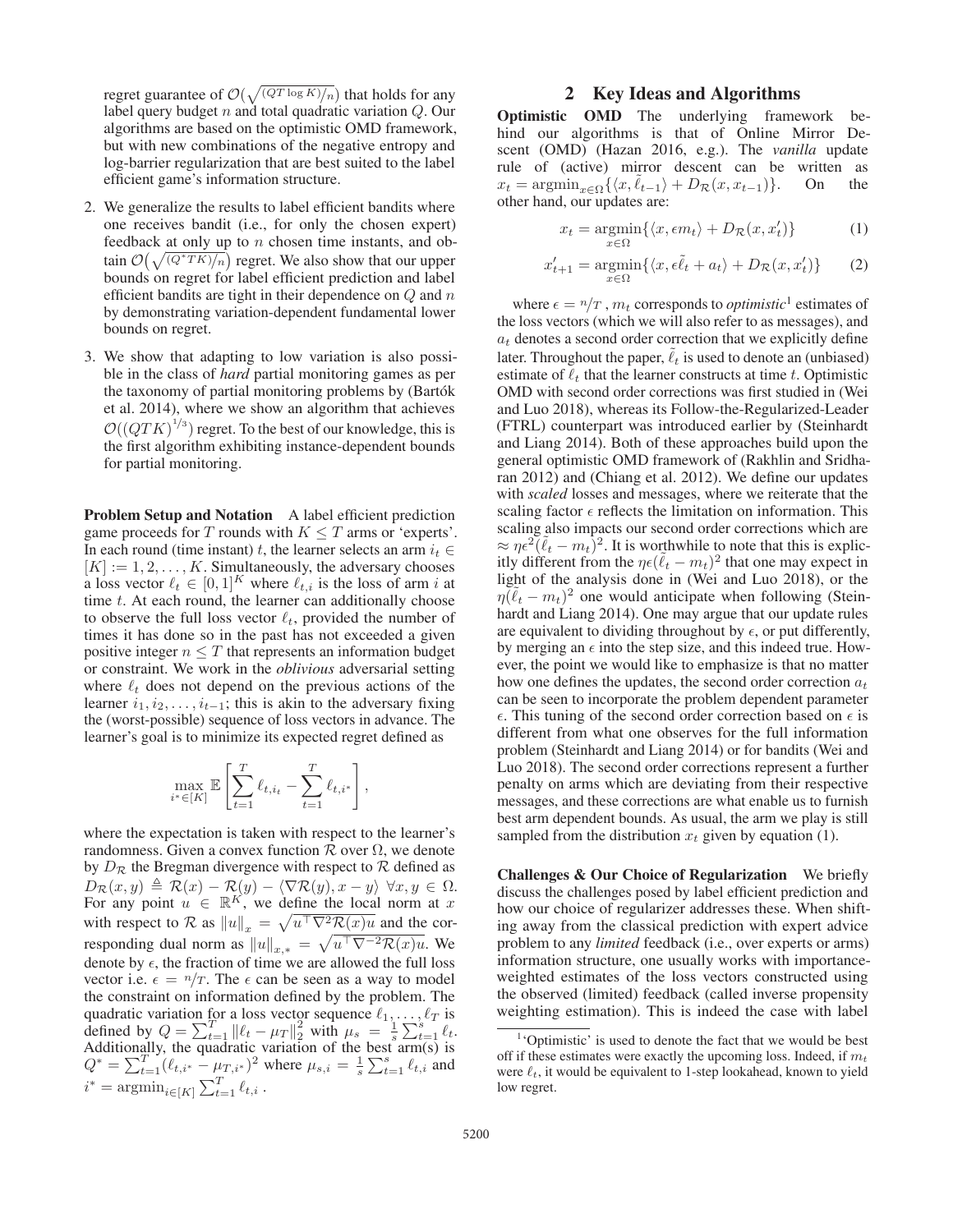| <b>REFERENCE</b>             | <b>FEEDBACK</b>                    | NEGENTROPY: LOG-BARRIER<br><b>REGULARIZER RATIO USED</b> |
|------------------------------|------------------------------------|----------------------------------------------------------|
| (Bubeck, Cohen, and Li 2017) | <b>Bandit</b>                      | 1:2n                                                     |
| (Wei and Luo 2018)           | Bandit                             | 0:1                                                      |
| (Bubeck et al. 2019)         | <b>Bandit</b>                      | $K/\eta : 1/\eta = K : 1$                                |
| (Steinhardt and Liang 2014)  | <b>Full Information</b>            | 1:0                                                      |
| This work                    | Label Efficient – Full Information | $1/\eta : 1/K\eta = K : 1$                               |
| This work                    | Label Efficient – Bandit Feedback  | $() \cdot 1$                                             |

Table 1: Choice of regularization (negative entropy vs. logarithmic barrier) in OMD for exploiting regularity

efficient prediction, however, the probabilities in the denominator remain fixed at  $\epsilon$ , unlike in bandits where the  $x_{t,i}$  in the denominator can be arbitrarily small.

Consequently, one may be led to believe that the standard negative entropic regularizer, as is typically used for full information (Steinhardt and Liang 2014), will suffice for the more general but related label efficient prediction. However, maintaining the  $|\eta \tilde{\ell}_t| \leq 1$  inequality which is standard in analyses similar to Exp3 imposes a strict bound of  $n \leq \epsilon$ analyses similar to Exp3 imposes a strict bound of  $\eta \leq \epsilon$ . Since the low quadratic variation, on the other hand, would encourage one to set an aggressive learning rate  $\eta$ , this makes the applicability of the algorithm rather limited, and even then, with marginal gain. Put crisply, it is desirable that low quadratic variation should lead an algorithm to choose an aggressive learning rate, and negative entropy fails to maintain a 'stability' property<sup>2</sup>, key in obtaining OMD regret bounds, in such situations. The log-barrier regularizer, used by (Wei and Luo 2018) for bandit feedback certainly guarantees this, however using log-barrier blindly translates to a  $\sqrt{K}$  dependence on the number of arms K.

These challenges place label efficient prediction with slowly varying losses in a unique position, as one requires enough curvature to ensure stability, yet not let this added curvature significantly hinder exploration. Our solution is to use a hybrid regularizer, that is, a weighted sum of the negative entropic regularizer and the log-barrier regularizer:

$$
\mathcal{R} = 1/\eta \sum_{i=1}^{K} x_i \log x_i - 1/(K\eta) \sum_{i=1}^{K} \log x_i
$$

This regularizer has been of recent interest due to the work of (Bubeck et al. 2019), and (Bubeck, Cohen, and Li 2017), but the weights chosen for both components is highly applicationspecific and tends to reflect the nature of the problem. As reported above, we only require the log-barrier to guarantee stability, and therefore associate a small (roughly  $1/K<sub>\eta</sub>$ ) weight to it and a dominant mass of  $1/\eta$  to negative entropy. The additional  $1/K$  factor part of the log-barrier weight is carefully chosen to exactly cancel the K in the leading  $K \log T$ term generated by the log-barrier component, and conseerm generated by the log-barrier component, and consequently, not have a  $\sqrt{K}$  dependence on the number of arms in the final regret bound.

Reservoir Sampling When considering quadratic variation as a measure of adaptivity, a natural message to pass is the mean of the previous loss history, that is  $m_t = \mu_{t-1} = 1/t-1 \sum_{s=1}^{t-1} \ell_s$ . However, the constraint on in-<br>formation prohibits us from having the full history and we formation prohibits us from having the full history, and we therefore have to settle for some estimate of the mean. Reservoir sampling, first used in (Hazan and Kale 2011), solves this very problem. Specifically, by allocating roughly  $k(1+\log T)$ rounds for reservoir sampling (where we choose  $k$  to be  $\log T$ ), reservoir sampling gives us estimates  $\tilde{\mu}_t$  such that  $\mathbb{E}[\tilde{\mu}_t] = \mu_t$ , and  $\text{Var}[\tilde{\mu}_t] = \frac{Q}{kt}$ . It does so by maintaining a carefully constructed reservoir  $S$  of size  $k$ , the elements from which are then averaged to output the estimate of the mean. Our message  $m_t$  at any time t is the average of the vectors contained in the reservoir S. We specify the reservoir sampling algorithm in Algorithm 1.

Algorithm 1 RESERVOIR SAMPLING

- 1: **Input:** Reservoir *S*, Reservoir size *k*, Stream  $\ell_1, \ell_2, \ldots$ <br>2. for  $t = 1, 2, \ldots$  *k* do.
- 2: for  $t = 1, 2, ..., k$  do<br>3: Include  $\ell_{\pm}$  in S
- 3: Include  $\ell_t$  in S
- 4: end for
- 5: **for**  $t = k + 1, ...$  **do**<br>6:  $b_t \sim \text{Bern}(k/t)$
- 6:  $b_t \sim \text{Bern}(k/t)$ <br>7: **if**  $b_t = 1$  **then**
- 7: **if**  $b_t = 1$  **then**<br>8: **Include**  $\ell_t$
- 8: Include  $\ell_t$  in S by replacing it with a uniformly at random chosen element of S
- 9: end if
- 10: end for

### 2.1 Main Algorithm

Algorithm 2 builds upon the preceding ideas and as stated, is specifically for the label efficient prediction problem discussed thus far. The algorithms required for the extensions we provide in section 4 are based upon Algorithm 2 with a few minor differences. Also, in the interest of brevity, we have excluded the explicit mentioning of the reservoir sampling steps in Algorithm 2. Before we proceed, we would like to cleanly state our choice of messages, loss estimates, and second order corrections used and this is done in Table 2. Our messages, for all the sections will be  $m_{t,i} = \tilde{\mu}_{t-1,i}$ . Note that throughout the paper, the random variable  $d_t = 1$ signifies that we ask for feedback at time  $t$ , and is 0 otherwise. Additionally, note that we consider not exceeding the budget of  $n$  in expectation, however, there is a standard reduction

<sup>&</sup>lt;sup>2</sup>In the sense of successive points being sufficiently close to each other. Please refer to Lemma 14 in https://arxiv.org/abs/1910.08805.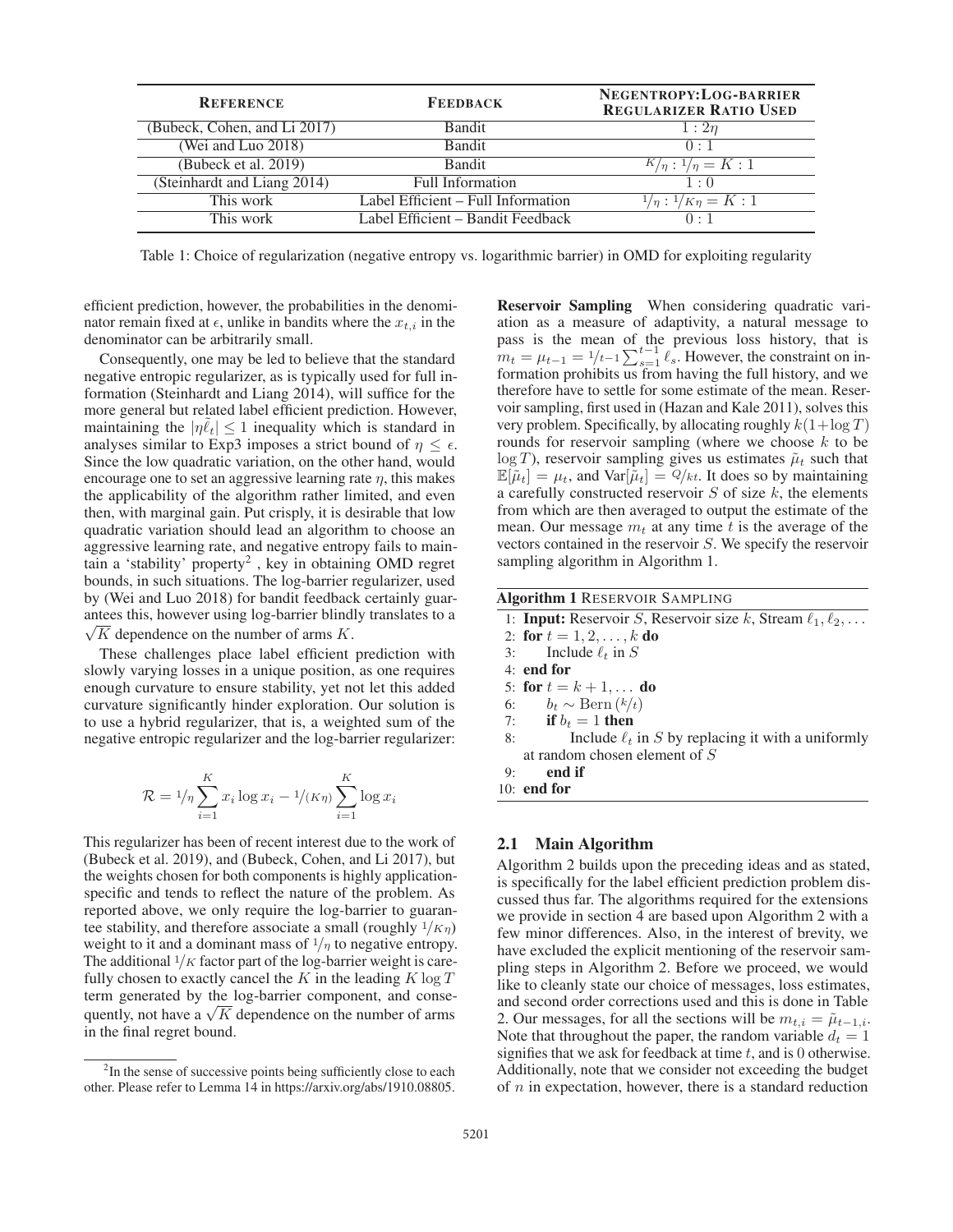| <b>PROBLEM</b>                    | <b>SECTION</b> | $\ell_{t,i} - m_{t,i}$                                                            | $a_t$                                           | <b>REGRET BOUND</b>                                  |
|-----------------------------------|----------------|-----------------------------------------------------------------------------------|-------------------------------------------------|------------------------------------------------------|
| Label Efficient<br>Prediction     | 2.1, 3         | $\frac{(\ell_{t,i}-m_{t,i})}{\epsilon} 1\!\downarrow_{d_t=1}$                     | $6\eta\epsilon^2(\tilde{\ell}_t-m_t)^2$         | $\widetilde{\mathcal{O}}\left(\sqrt{Q^*T/n}\right)$  |
| Label Efficient<br><b>Bandits</b> | 4.1            | $\frac{(\ell_{t,i}-m_{t,i})}{\epsilon x_{t,i}} 1\!\!1_{\{d_t=1,i_t=i\}}$          | $6\eta\epsilon^2 x_{t,i}(\tilde{\ell}_t-m_t)^2$ | $\widetilde{\mathcal{O}}\left(\sqrt{Q^*TK/n}\right)$ |
| Revealing Action<br>Games         | 4.2            | $\frac{(\ell_{t,i}-m_{t,i})\mathbb{1}_{\{d_t=1\}}}{\alpha}\mathbb{1}_{\{d_t=1\}}$ | $6\eta\alpha^2(\tilde{\ell}_t-m_t)^2$           | $\widetilde{\mathcal{O}}((Q^*T)^{1/3})$              |
| Hard<br>Partial Monitoring        | 4.2            | $\frac{(\ell_{t,i}-m_{t,i})}{x_{t,j}}1\!\!1_{\{i_t=j\}}$                          | $\Omega$                                        | $\mathcal{O}((QTK)^{1/3})$                           |

Table 2: Overview of loss estimates, second order corrections, and the corresponding upper bounds on regret

to get a high probability guarantee which can be found in (Cesa-Bianchi and Lugosi 2006).

Algorithm 2 ADAPTIVE LABEL EFFICIENT PREDICTION

1: **Input:**  $\mathcal{R} = 1/\eta \sum_{i=1}^K x_i \log x_i - 1/K\eta \sum_{i=1}^K \log x_i$ , 2:  $\eta$ ,  $\epsilon$ 3: **Initialize:**  $x'_1 = \operatorname{argmin}_{x \in \Omega} \mathcal{R}(x)$ <br>4. for  $t = 1, 2, \ldots, T$  do 4: for  $t = 1, 2, \ldots, T$  do<br>5.  $d_t \sim \text{Bern}(\epsilon)$ 5:  $d_t \sim \text{Bern}(\epsilon)$ <br>6:  $x_t = \text{armin}$ 6:  $x_t = \operatorname{argmin}_{x \in \Omega} \left\{ \langle x, \epsilon m_t \rangle + D_{\mathcal{R}}(x, x_t') \right\}$ <br>7. Play  $i_t \sim x_t$  and if  $d_t = 1$  observe  $\ell_t$ 7: Play  $i_t \sim x_t$ , and if  $d_t = 1$ , observe  $\ell_t$ 8: Construct  $\tilde{\ell}_t = \frac{(\ell_t - m_t)}{\epsilon} \mathbb{1}_{\{d_t = 1\}} + m_t$ 9: Let  $a_t = 6\eta \epsilon^2 (\tilde{\ell}_t - m_t)^2$ <br>0. Undate: 10: Update: 11:  $x'_{t+1} = \operatorname{argmin}_{x \in \Omega} \left\{ \left\langle x, \epsilon \tilde{\ell}_t + a_t \right\rangle + D_{\mathcal{R}}(x, x'_t) \right\}$  $\mathcal{L}$ 12: end for

### 3 Results and Analysis

We now give a general regret result for the OMD updates (1) and (2). It spells out the condition we must maintain to ultimately enable best arm dependent bounds while also demonstrating the price of limited information on regret, which is the additional  $1/\epsilon$  factor. The proofs for all results in this section and subsequent sections are available in the full version of this paper<sup>3</sup>.

Lemma 1. *For the update rules (1) and (2), if:*

$$
\langle x_t - x'_{t+1}, \epsilon(\tilde{\ell}_t - m_t) + a_t \rangle - \langle x_t, a_t \rangle \le 0 \qquad (3)
$$

*then, for all*  $u \in \Omega$ *, we have:* 

$$
\langle x_t - u, \tilde{\ell}_t \rangle \le \frac{1}{\epsilon} \left( D_{\mathcal{R}}(u, x_t') - D_{\mathcal{R}}(u, x_{t+1}') + \langle u, a_t \rangle - P_t \right),\tag{4}
$$

*where*  $P_t \triangleq D_{\mathcal{R}}(x'_{t+1}, x_t) + D_{\mathcal{R}}(x_t, x'_t) \geq 0$ 

Note that when  $a_t = 0$  is employed in the updates (1)-(2), i.e., no second order corrections, the first term in (3) can directly be handled using Hölder's inequality (in some norm

where  $R$  is strongly convex). Doing so allows us to cancel the unwanted  $||x_t - x'_{t+1}||^2$  term using the  $D_{\mathcal{R}}(x'_{t+1}, x_t)$  term<br>in *P*. (which follows by strong convexity) while retaining the in  $P_t$  (which follows by strong convexity) while retaining the crucial  $\|(\tilde{\ell}_t - m_t)\|^2$  variance term. However, with general second order corrections  $(a_t > 0)$  the key variance term is second order corrections ( $a_t \ge 0$ ), the key variance term is  $\langle u, a_t \rangle$  as it corresponds to the best arm's second moment under a suitably chosen  $u$  and the responsibility of cancelling the entire first term of (3) now falls upon  $\langle x_t, a_t \rangle$ . Under limited information, negative entropy is unable to maintain this and we therefore have to incorporate the log barrier function (see also (Wei and Luo 2018)). We now state our main result for adaptive label efficient prediction which bounds the regret of Algorithm 2.

**Theorem 2.** For  $a_t = 6\eta \epsilon^2 (\tilde{\ell}_t - m_t)^2$ ,  $\tilde{\ell}_t$ <br> $(\ell_t - m_t)_\pi$ ,  $\qquad \text{if } m \leq t \leq 1/\text{isom.}$ **Theorem 2.** For  $a_t = 6\eta \epsilon^2 (l_t - m_t)^2$ ,  $l_t =$ <br>  $\frac{(\ell_t - m_t)}{\epsilon} \mathbb{1}_{\{d_t = 1\}} + m_t$ ,  $\epsilon = n/T$  and  $\eta \leq 1/162K$  where the<br>
sequence of messages m<sub>1</sub> are generated using the reservoir *sequence of messages*  $m_t$  *are generated using the reservoir sampling scheme, the expected regret of Algorithm 2 satisfies the following:*

$$
\mathbb{E}[R_T] \le \frac{\log K + \log T}{\epsilon \eta} + 18\eta Q^*.
$$

*Furthermore, if*  $\epsilon Q^* \geq 1458K^2 \log KT$ , then  $\mathbb{E}[R_T] =$  $\mathcal{O}\left(\sqrt{\frac{Q^*T\log K}{n}}\right)$ *with an optimal choice of* η*.*

Consider a concrete example of a game played for time T, Consider a concrete example of a game played for time 1,<br>where we anticipate  $Q^* \approx \sqrt{T}$  and  $n \approx \sqrt{T}$ . In this scenario, if we were to run the standard label efficient prediction algorithm as given in (Cesa-Bianchi, Lugosi, and Stoltz 2005), we would get a regret bound of  $\mathcal{O}(T^{3/4})$ ; following an FTRL with negative entropy<sup>4</sup>-based strategy would be inapplicable in this setting due to the constraint we highlight in section In this setting due to the constraint we highlight in section<br>2, however, Algorithm 2 would incur  $\sqrt{T}$  regret – a marked improvement. Also, note that because of the full vector feedback, it is not required to allocate any rounds *exclusively* for reservoir sampling. This fact is reflected in not having to incur any additive penalty for reservoir sampling.

*Proof sketch of Theorem 2* The result of Theorem 2 follows rather straightforwardly from (4). The key part of the proof lies in showing that the choice of messages, second-order

<sup>&</sup>lt;sup>3</sup>The full version is available at https://arxiv.org/abs/1910.08805

<sup>&</sup>lt;sup>4</sup>As done in (Steinhardt and Liang 2014) for prediction with experts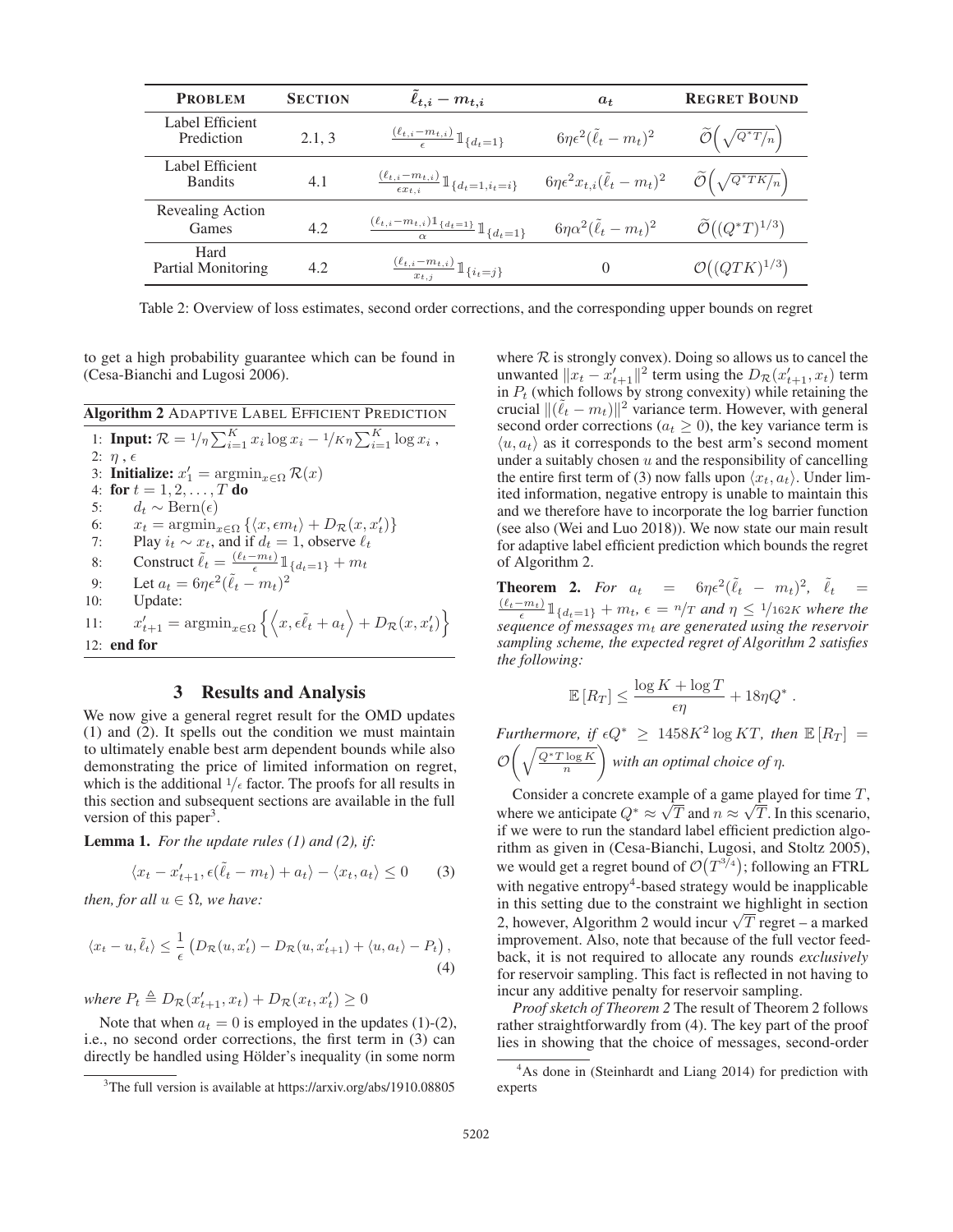corrections, and loss estimators satisfy (3). To show that (3) i.e.  $\langle x_t - x'_{t+1}, \epsilon(\tilde{\ell}_t - m_t) + a_t \rangle \leq \langle x_t, a_t \rangle$  is satisfied, we we we have the left hand side by  $\|x\|_{\infty} \leq \frac{1}{\sqrt{\ell}}$ upper bound the left hand side by  $||x_t - x'_{t+1}||_{x_t} ||\epsilon(\tilde{\ell}_t - m_t) + a_t||_{x_t}$  and show that this is indeed upper bounded by  $m_t$ ) +  $a_t$  || $x_t$ ,∗, and show that this is indeed upper bounded by  $\langle x_t, a_t \rangle$ . We then relate both  $||x_t - x'_{t+1}||_{x_t}$  and  $||\epsilon(\tilde{\ell}_t - m_t) + \alpha_t||_{x_t}$  and show that our choice of estimator messages and  $a_t||_{x_t,*}$  and show that our choice of estimator, messages, and second-order corrections guarantee that  $\|\epsilon(\tilde{\ell}_t - m_t) + a_t\|_{x_t,*}$ <br>is 'small' is 'small'.

Theorem (2) is slightly restricted in scope, due to the lower bound required on  $\epsilon Q^*$ , in its ability to attain the optimal regret scaling with quadratic variation. We now proceed to discuss what can be said without any constraint on  $\epsilon Q^*$ . Specifically, we will provide an algorithm obtaining  $\mathcal{O}(\sqrt{(QT \log K)/n})$  regret under *all* scenarios, the trade-off however being that we will be penalized by Q instead of  $O^*$ however being that we will be penalized by Q instead of Q∗. In settings where the  $\epsilon Q^*$  condition does not hold and incurring regret in terms of  $Q$  is not unfavourable (as an extreme example, consider constant variation on all arms, with very limited feedback) the strategy below will certainly be of use. The algorithm, again based on OMD, foregoes second order corrections and has updates defined by:

$$
x_t = \underset{x \in \Omega}{\operatorname{argmin}} \{ \langle x, \epsilon m_t \rangle + D_{\mathcal{R}}(x, x'_t) \} \tag{5}
$$

$$
x'_{t+1} = \underset{x \in \Omega}{\operatorname{argmin}} \{ \langle x, \epsilon \tilde{\ell}_t \rangle + D_{\mathcal{R}}(x, x'_t) \} \tag{6}
$$

Without second order corrections, the  $\epsilon$  term can be folded into the regularizer and the updates reduce to the ones studied in (Rakhlin and Sridharan 2012). For updates (5) and (6), we have the following analogue of Lemma 1, and then consequently, the analogue of Theorem 2. We include these here in the interest of completeness, but equivalent statements can be found in (Rakhlin and Sridharan 2012).

**Lemma 3.** *For any*  $u \in \Omega$ , *updates* (5) *and* (6) *guarantee that:*

$$
\langle x_t - u, \tilde{\ell}_t \rangle \leq \frac{1}{\epsilon} \Big( D_{\mathcal{R}}(u, x'_t) - D_{\mathcal{R}}(u, x'_{t+1}) + \langle x_t - x'_{t+1}, \epsilon \tilde{\ell}_t - \epsilon m_t \rangle - D_{\mathcal{R}}(x'_{t+1}, x_t) - D_{\mathcal{R}}(x_t, x'_t) \Big) .
$$

**Theorem 4.** For  $\mathcal{R} = \frac{1}{\eta} \sum_{i=1}^{K} x_i \log x_i$ ,  $\tilde{\ell}_t = (\ell_1 - m_1)$  $\frac{(\ell_t - m_t)}{\epsilon} \mathbb{1}_{\{d_t = 1\}} + m_t$ ,  $\epsilon = n/T$  and  $\eta > 0$ , where the se-<br>quence of messages are generated using the reservoir sam*quence of messages are generated using the reservoir sampling scheme, Algorithm 2 with*  $a_t = 0$  *yields:* 

$$
\mathbb{E}[R_T] \le \frac{\log K}{\eta \epsilon} + \frac{\eta Q}{2}.
$$

*Optimally tuning*  $\eta$  *yields a*  $\mathcal{O}\left(\sqrt{\frac{(QT \log K)}{n}}\right)$  bound.

Trying to deeper understand how the constraint of Theorem 2 can be sidestepped to yield a universal algorithm dependent on Q<sup>∗</sup> remains a direction of future interest.

Parameter-Free Algorithms Note that we have assumed knowledge of  $T$ ,  $Q$  and  $Q^*$  when optimising for the fixed

step size  $\eta$  in the above discussion. This is often not possible and we now briefly discuss the extent to which we can obtain parameter-free algorithms. In Theorem 5 we claim that we can choose  $\eta$  adaptively for the  $Q$  dependent bound we present in Theorem  $4^5$ . It remains open whether a  $Q^*$  dependent bound (or in general, any non-monotone dependent bound) can be made parameter free for even the standard prediction with expert advice problem. The challenge is essentially that our primary tool to sidestep prior knowledge of a parameter – the doubling trick is inapplicable for nonmonotone quantities.

Even freeing algorithms from prior knowledge of nondecreasing arm dependent quantities, such as  $\max_i Q_i$  remains open for limited information setups (i.e. anything outside prediction with expert advice) due to the lack of a clear auxiliary term one can observe.

In Algorithm 3, we proceed in epochs (or rounds) such that  $\eta$  remains fixed per epoch. Denote by  $\eta_{\alpha}$  the value of  $\eta$  in epoch  $\alpha$ . We will write  $T_{\alpha}$  for the first time instance in epoch  $α$ .

Algorithm 3 PARAMETER FREE ADAPTIVE LABEL EFFI-CIENT PREDICTION

|     | 1: <b>Initialize:</b> $\eta = \frac{\sqrt{2 \log K}}{6}, T_1 = 1, t = 1.$                                                    |
|-----|------------------------------------------------------------------------------------------------------------------------------|
|     | 2: for $\alpha = 1, 2, $ do                                                                                                  |
| 3:  | $x'_t = \operatorname{argmin}_{x \in \Omega} \mathcal{R}(x)$                                                                 |
| 4:  | while $t \leq T$ do                                                                                                          |
| 5:  | Draw $d_t \sim \text{Bern}(\epsilon)$ , update $x_t$ according to (5)                                                        |
| 6:  | Play $i_t \sim x_t$ and if $d_t = 1$ , observe $\ell_t$                                                                      |
| 7:  | Update $x'_{t+1}$ according to (6)                                                                                           |
| 8:  | if $\sum_{s=T_{\alpha}}^{t} \sum_{i=1}^{K} (\tilde{\ell}_{s,i} - m_{s,i})^2 \geq \frac{2 \log K}{\epsilon^2 n_{s,i}^2}$ then |
| 9:  | $\eta \leftarrow \eta/2, T_{\alpha+1} \leftarrow t, t \leftarrow t+1$                                                        |
| 10: | break                                                                                                                        |
| 11: | end if                                                                                                                       |
| 12: | $t \leftarrow t + 1$                                                                                                         |
| 13: | end while                                                                                                                    |
|     | 14: end for                                                                                                                  |

Theorem 5. *For the conditions mentioned in Theorem 4, Algorithm 3 (a parameter free algorithm) achieves:*

$$
\mathbb{E}[R_T] \leq \mathcal{O}\Big(\sqrt{(QT\log K)/n} + \sqrt{\log K}\Big)
$$

.

## 4 Adapting to Slowly Varying Losses in Other Information-constrained Games

We will now investigate exploiting the regularity of losses in a variety of other settings with implicit/explicit information constraints. We will first focus on bandit feedback, following which we will briefly discuss partial monitoring.

#### 4.1 Label Efficient Bandits

The change here is in the feedback information the learner receives when asking for information. Instead of receiving

<sup>&</sup>lt;sup>5</sup>Note that similarly to (Hazan and Kale 2011) we still assume knowledge of T, but this can be circumvented using standard tricks.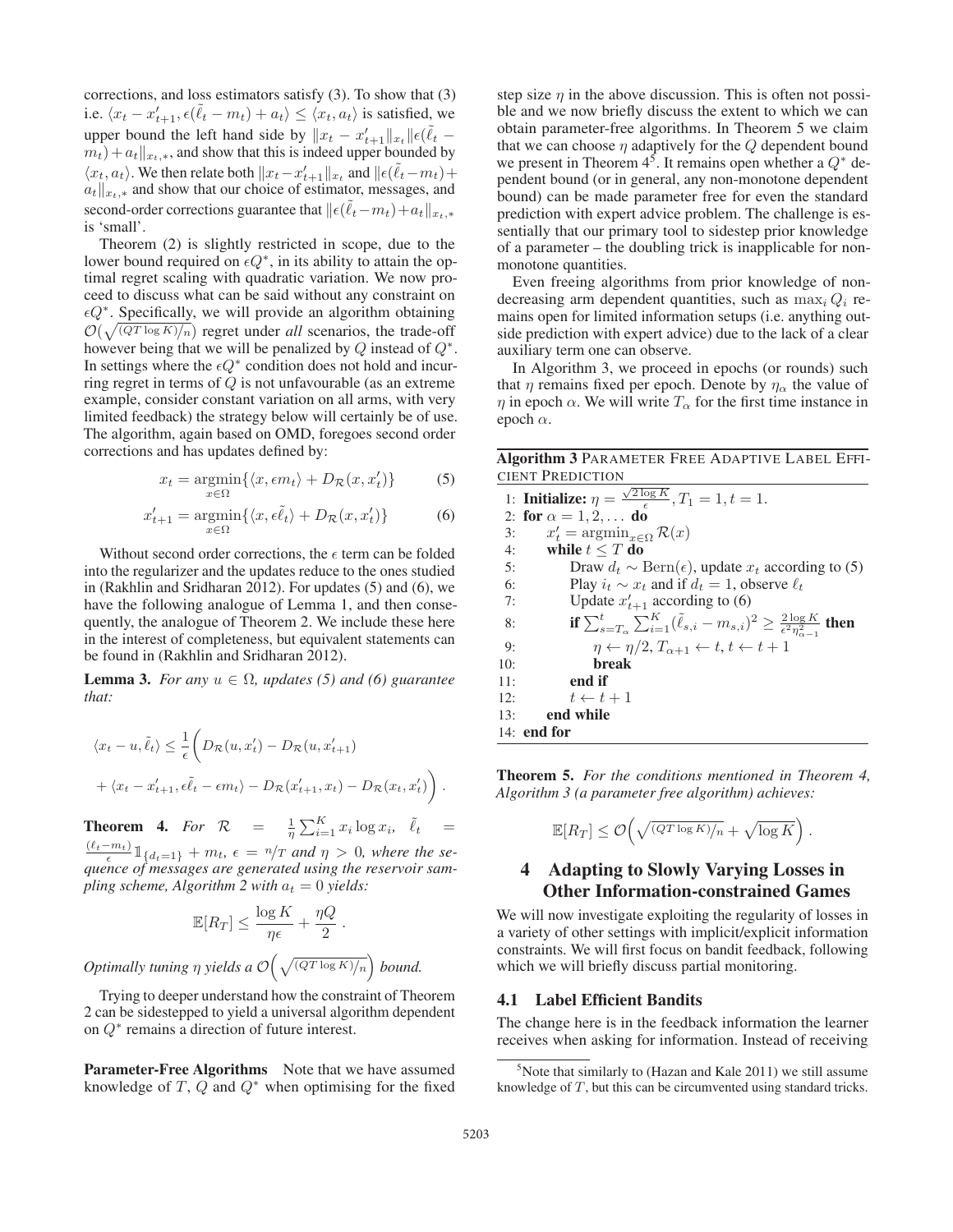the full loss vector, the learner now only receives the loss of the played arm  $i_t$ , i.e. the  $i_t$ th coordinate of  $\ell_t$ . We will continue to use the same update rules (1) and (2) here. What will change most importantly is the regularizer which will now solely be the log barrier regularizer  $\mathcal{R} = \frac{1}{\eta} \sum_{i=1}^{K} \log \frac{1}{x_i}$ . Note that the coefficient of log barrier is also  $1/n$  instead of the earlier  $\frac{1}{K\eta}$ . The loss estimates and second order corrections will also change and these are all mentioned in Table 2. We will now state the main theorem for label efficient bandits.

**Theorem 6.** For  $a_{t,i} = 6\eta \epsilon^2 x_{t,i} (\tilde{\ell}_t - m_t)^2$ ,  $\tilde{\ell}_t = \ell_t - m_t \mathbb{1}_{\{t\leq t\}}$  $\frac{t-m_t}{\epsilon x_{t,i}} 1\!\!1_{\{d_t=1,i_t=i\}} + m_{t,i}, \epsilon = n/T$  and  $\eta \leq 1/162K$  where *the sequence of messages*  $m_t$  *are given by reservoir sampling, the regret of Algorithm 2 modified for label efficient bandits satisfies:*

$$
\mathbb{E}[R_T] \le \frac{K \log T}{\epsilon \eta} + 18\eta Q^* + K(\log T)^2.
$$

Note that since we are in the bandit feedback setting, we now reserve certain rounds solely for reservoir sampling. This is reflected in the additive  $K(\log T)^2$  term in regret. There are now  $(\log T)^2$  rounds allotted to each of the K arms, hence the term. There will also be a few minor changes in the algorithm primarily corresponding to the appropriate execution of reservoir sampling for bandit feedback.

#### 4.2 Partial Monitoring

We will now discuss adaptivity in partial monitoring games. A partial monitoring game  $G = (L, H)$  is defined by a pair L and H of  $K \times N$  matrices. Both matrices are visible to the learner and the adversary. At each time  $t$ , the learner selects a row (or arm, action)  $i_t \in [K]$  and the opponent chooses a column  $y_t \in [N]$ . The learner then incurs a loss of  $\ell(i_t, y_t)$ <br>and observes feedback  $h(i_t, y_t)$  <sup>6</sup>. When clear from context and observes feedback  $h(i_t, y_t)$ <sup>6</sup>. When clear from context, we will denote by  $\ell(i, t)$  the loss of arm i at time t and by  $h(i, t)$  the feedback of arm i at time t. The expected regret  $h(i, t)$  the feedback of arm i at time t. The expected regret here is:

$$
\max_{i^* \in [K]} \mathbb{E} \left[ \sum_{t=1}^T \ell(i_t, y_t) - \sum_{t=1}^T \ell(i^*, y_t) \right]
$$

Revealing Action Partial Monitoring First consider the class of partial monitoring games with a *revealing action* – that is, suppose  $H$  has a row with  $N$  distinct elements. It is clear that if the learner plays this row, they can receive full information regarding which column the adversary has chosen. The cost of playing this row very well defines which *class* this game falls into (see for example the spam game discussed in (Lattimore and Szepesvári 2019)), but in general, the minimax regret of these games scales as  $T^{2/3}$  and these games therefore fall in the *hard* class of games. Revealing action games and label efficient prediction differ in the way they *charge* the learner for information. For label efficient prediction, we have seen that there is a fixed number of times

(budget) one can obtain information, but there is no additional cost of doing so. In revealing action games however, there is a loss associated to each time the learner asks for information. We will now show a reduction from this class of games to the standard label efficient prediction we discussed in sections 2 and 3.

Let the cost of playing the revealing action be  $c =$  $\max_{b \in [N]} L(a, b)$  where  $a \in [K]$  is the revealing action row of L. Suppose  $\alpha$  is the probability with which we play the revealing action at each round.  $\alpha$  here corresponds to the  $\epsilon$ from earlier sections, however  $\alpha$  is now a free parameter<sup>7</sup>. We will still run reservoir sampling in the background as before to obtain the optimistic messages  $m_t$ . Now, in this light, the following theorem can be seen to follow from Theorem 2.

**Theorem 7.** For  $a_t = 6\eta \alpha^2 (\tilde{\ell}_t - m_t)^2$ ,  $\tilde{\ell}_t$ <br> $(\ell_t - m_t)_\pi$ **Theorem** 7. For  $a_t = 6\eta \alpha^2 (l_t - m_t)^2$ ,  $l_t = \frac{(l_t - m_t)}{\alpha} 1_{\{d_t = 1\}} + m_t$ ,  $\alpha \le 1$  and  $\eta \le 1/162K$  where the<br>sequence of messages m<sub>1</sub> are generated using reservoir samsequence of messages  $m_t$  are generated using reservoir sam*pling, the expected regret of Algorithm 2 modified for revealing action partial monitoring games with loss entries in* [0, 1] *satisfies the following:*

$$
\mathbb{E}[R_T] \le \frac{\log K + \log T}{\alpha \eta} + 18\eta Q^* + \alpha T c + (\log T)^2.
$$

*Optimising the parameters* η *and* γ *yields a bound of*  $\mathcal{O}\Big(\big(Q^*T\log K\big)^{1/3}\Big)$ .

Note that now, we will again have to allocate rounds specifically for reservoir sampling as was the case with bandits, hence the additive  $(\log T)^2$  term. The added  $\alpha T c$  corresponds to the cost paid for playing the revealing action.

Hard Partial Monitoring Games We now turn to the *hard* class of partial monitoring games. As mentioned in (Piccolboni and Schindelhauer 2008) and (Cesa-Bianchi and Lugosi 2006), we will assume that there exists a matrix  $W$  such that  $L = WH$ . This is not an unreasonable assumption, as if this does not hold for the given  $L$  and  $H$ , one can suitably modify (see (Piccolboni and Schindelhauer 2008))  $L$  and  $H$ to ensure  $L' = W'H'$ , and if this condition continues to fail after appropriate modifications. (Piccolboni and Schindelafter appropriate modifications, (Piccolboni and Schindelhauer 2008) show that sublinear regret is not possible for the original  $G = (L, H)$ . Observe that  $L = WH$  will allow us to write  $\ell(i, t) = \sum_{j \in [K]} w(i, j)h(j, t)$ . Therefore:

$$
\tilde{\ell}(i,t) = \frac{\left(\sum_{j \in [K]} w(i,j)h(j,t) - m_{t,i}\right) \mathbbm{1}_{\{i_t = j\}}}{x_{t,j}} + m_{t,i}
$$

is now an unbiased estimate of  $\ell(i, t)$ .  $m_t$  is still the opti-<br>mistic messages where  $m_t$ . corresponds to an estimate of mistic messages where  $m_{t,i}$  corresponds to an estimate of the average loss incurred by arm  $i$  till time  $t$ . These will still be obtained using reservoir sampling and we will maintain a separate reservoir for each arm  $i \in [K]$ . Note that since  $\ell(i, t) = \sum_{j \in [K]} w(i, j)h(j, t)$  and the matrices L, W, and H are all visible to the learner playing action r at time t for H are all visible to the learner, playing action r at time t for example will allow the learner to observe the rth component  $w(i, r)h(r, t)$  of the loss for each action  $i \in [K]$ . Therefore,

<sup>&</sup>lt;sup>6</sup>We are considering oblivious adversarial opponents as before and further take entries of  $H$  to be in [0, 1]. The assumption on the entries is not major since the learner can always appropriately encode the original entries by numbers.

<sup>&</sup>lt;sup>7</sup>Note that the update rules (1) and (2) will now also have  $\alpha$  in place of  $\epsilon$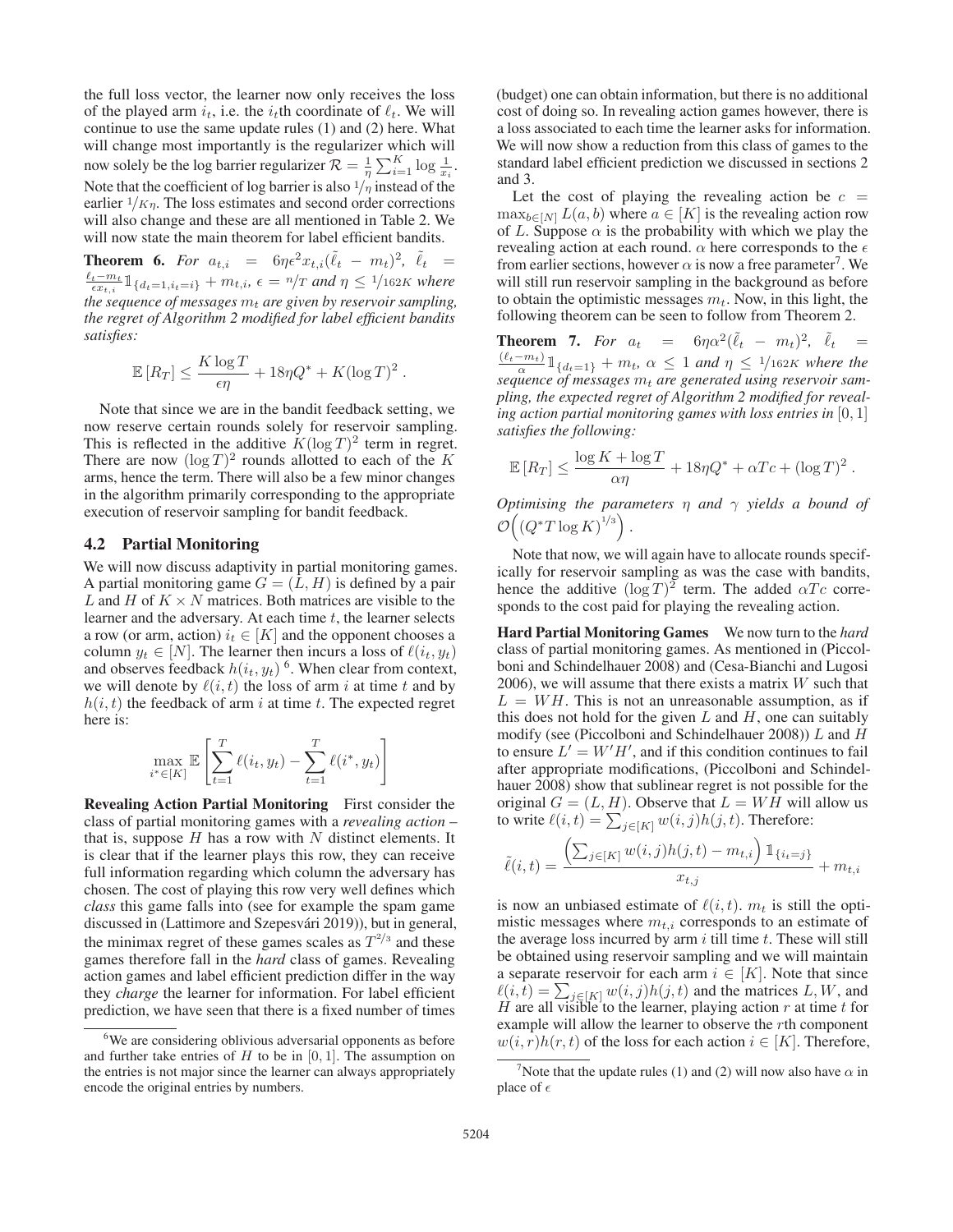by maintaining an estimate (reservoir) for each *component*, we will be able to maintain an estimate for each arm.

Now, for these games we will use optimistic OMD without second order corrections (Rakhlin and Sridharan 2012; Chiang et al. 2012). The update rules are the same as equations (5) and (6) without the  $\epsilon$  term. Additionally, the arm we play will be sampled from  $w_t$  where  $w_t = (1 - \gamma)x_t + \gamma \mathbf{1}$ . The forced exploration is necessary to allow a minimum mass on all arms. Note that the structure defined by  $\ell(i, t) = \sum_{k=1}^{\infty} \frac{w(i, j)h(j, t)}{k}$  says that we potentially have to play  $\sum_{j \in [K]} w(i, j)h(j, t)$  says that we potentially have to play all arms to maintain unbiased estimates of any arm. This *all* arms to maintain unbiased estimates of *any* arm. This forced exploration is unavoidable (see (Cesa-Bianchi and Lugosi 2006)).

**Theorem 8.** *Given*  $G = (L, H)$  *with loss entries in* [0, 1]*, a matrix W such that*  $L = WH$ ,  $\eta > 0$  *and*  $\mathcal{R} =$ *a* matrix *W* such that  $\overline{L} = W H$ ,  $\eta > 0$  and  $\overline{\mathcal{R}} = 1/\eta \sum_{i=1}^{K} x_i \log x_i$ , the update rules (5) and (6) (omitting the  $\epsilon$ ) mixed with  $\gamma$  forced exploration satisfies:  $\mathbb{E}[R_T] \leq$ *the*  $\epsilon$ *)* mixed with  $\gamma$  *forced exploration satisfies:*  $\mathbb{E}[R_T] \le \frac{\log K}{\eta} + \frac{KQ\eta}{2\gamma} + \gamma T$ *. Optimising for*  $\eta$  *and*  $\gamma$  *gives us a regret*  $of$   $\mathcal{O}((QTK)^{1/3})$ .

Note here the strong dependence on  $K$  which is an outcome of each  $\ell(i, t)$  being dependent on potentially all  $(K)$  other actions other actions.

#### 5 Lower Bounds

We now prove explicit quadratic variation-based lower bounds for (standard) label efficient prediction and label efficient bandits. By capturing both the constraint on information as well as the quadratic variation of the loss sequence, our lower bounds generalize and improve upon existing lower bounds. We extend the lower bounds for label efficient prediction to further incorporate the quadratic variation of the loss sequence and enhance the quadratic variation dependent lower bounds for multi-armed bandits to also include the constraint on information by bringing in the number of labels the learner can observe  $(n)$ .

Our bounds will be proven in a 2-step manner similar to that in (Gerchinovitz and Lattimore 2016). The main feature of step 1 (the lemma step) is that of centering the Bernoulli random variables around a parameter  $\alpha$  instead of  $\frac{1}{2}$ , which leads the regret bound to involve the  $\alpha(1-\alpha)$  term corresponding to the variance of the Bernoulli distribution. Step 2 (the theorem step) builds upon step 1 and shows the existence of a loss sequence belonging to an  $\alpha$ -variation ball (defined below) which also incurs regret of the same order. Recall the quadratic variation for a given loss sequence:<br>  $Q = \sum_{t=1}^{T} ||\ell_t - \mu_T||_2^2 \leq TK/4$ . Now, for  $\alpha \in [0, 1/4]$  define<br>
an  $\alpha$ -variation ball as:  $\mathcal{V}_{\alpha} \triangleq \{ \{\ell_t\}_{t=1}^{T} : Q/TK \leq \alpha \}$ .<br>
Theorems 10 and 12,

give us lower bounds of  $\Omega(\sqrt{(QT \log(K-1))/Kn})$  and  $\Omega(\sqrt{QT/n})$  respectively. Our corresponding upper bounds are  $\mathcal{O}(\sqrt{(QT \log K)/n})$  and  $\mathcal{O}(\sqrt{QTK/n})$ .<sup>8</sup> Comparing the two tells us that our strategies are optimal in their denentwo tells us that our strategies are optimal in their dependence on Q and on the constraint in information indicated by

*n*. There is however a gap of  $\sqrt{K}$  . This gap was mentioned in (Gerchinovitz and Lattimore 2016) for the specific case of the multi-armed bandit problem, and was closed recently in (Bubeck, Cohen, and Li 2017). Barring the easy to see  $\sqrt{\frac{(Q \log K)}{K}}$  lower bound for prediction with expert advice (which is also what Theorem 10 translates to for  $n = T$ ), we are unaware of other fundamental Q based lower bounds for prediction with expert advice. The upper bounds for for prediction with expert advice. The upper bounds for<br>prediction with expert advice however are of  $\mathcal{O}(\sqrt{Q \log K})$ <br>((Hazan and Kale 2010). (Steinbardt and Liang 2014) etc.) ((Hazan and Kale 2010), (Steinhardt and Liang 2014) etc.), ((riazan and Nate 2010), (Steffinand and Liang 2014) etc.),<br>and this again suggests the  $\sqrt{K}$  gap. Closing this for prediction with expert advice, label efficient prediction and for label efficient bandits remains open, as does the question of finding  $Q^*$  dependent lower bounds.

Label Efficient Prediction (Full Information) As mentioned previously, the main difference here from the standard label efficient prediction lower bound proof (Cesa-Bianchi, Lugosi, and Stoltz 2005) is that of centering the Bernoulli random variables around a parameter  $\alpha$  which is responsible for ultimately bringing out the quadratic variation of the sequence. Our main statements for label efficient prediction are as follows.

**Lemma 9.** *Let*  $\alpha \in (0,1)$ ,  $K \geq 2$ ,  $T \geq n \geq \frac{c^2 \log(K-1)}{1-\alpha}$ .<br>*Then, for any randomized strategy for the label efficient prediction problem, there exists a loss sequence under which*  $\mathbb{E}[R_T] \ge cT \sqrt{\frac{\alpha(1-\alpha)\log(K-1)}{n}}$  for  $c = \sqrt{\frac{e}{\sqrt{5(1+e)}}}$ . **Theorem 10.** Let  $K \geq 2$ ,  $T \geq n \geq \max\{32\log(K - \frac{1}{2})\}$ 1), 256 log T } and  $\alpha \in \left[\max\left\{\frac{32\log T}{n}, \frac{8\log(K-1)}{n}\right\}, \frac{1}{4}\right]$  *. Then, for any randomized strategy for the label efficient pre*diction problem,  $\max_{\{\ell_t\}\in v_\alpha} \mathbb{E}[R_T] \geq 0.36T \sqrt{\frac{\alpha \log(K-1)}{n}}$ .

Label Efficient Bandits The main difference here from standard bandit proofs is that now, the total number of revealed labels (each label is now a single loss vector entry) cannot exceed *n*. Hence, the  $\sum_{i \in [K]} N_i(t-1)$  term which appears in the analysis is upper bounded by a (where  $N(t-1)$ ) pears in the analysis is upper bounded by n (where  $N_i(t-1)$ ) denotes the pulls of arm i up till time  $t - 1$ ).

**Lemma 11.** *Let*  $\alpha \in (0,1)$ *,*  $K > 2$ *,*  $T > n > K/(4(1$ <sup>α</sup>))*. Then, for any randomized strategy for the label efficient bandit problem, there exists a loss sequence under which*  $\mathbb{E}[R_T] \geq \frac{T}{8} \sqrt{\alpha(1-\alpha)K/n}$ .

**Theorem 12.** *Let*  $K \ge 2$ ,  $T \ge n \ge \max\{32K, 384 \log T\}$ <br> *and*  $\alpha \in \left[\max\left\{\frac{2c \log T}{n}, \frac{8K}{n}\right\}, \frac{1}{4}\right]$  *with*  $c = (4/9)^2 (3\sqrt{5} +$  $\int$  with  $c = (4/9)^2(3\sqrt{5} +$ 1)<sup>2</sup>  $\leq$  12*. Then, for any randomized strategy for the label efficient bandit problem,*  $\max_{\{\ell_t\}\in v_\alpha} \mathbb{E}[R_T] \geq 0.04T\sqrt{\frac{\alpha K}{n}}$ .

# 6 Conclusion

We consider problems lying at the intersection of 2 relevant questions in online learning – how does one adapt to slowly varying data, and what best can be done with a constraint on information. As far as we know, the proposed algorithms

<sup>&</sup>lt;sup>8</sup>We upper bound all of our  $Q^*$  dependent upper bounds by  $Q$  so as to consistently compare with the lower bounds. Note that  $Q^*$  and Q are in general incomparable and all that be said is that  $Q^* \leq Q$ .